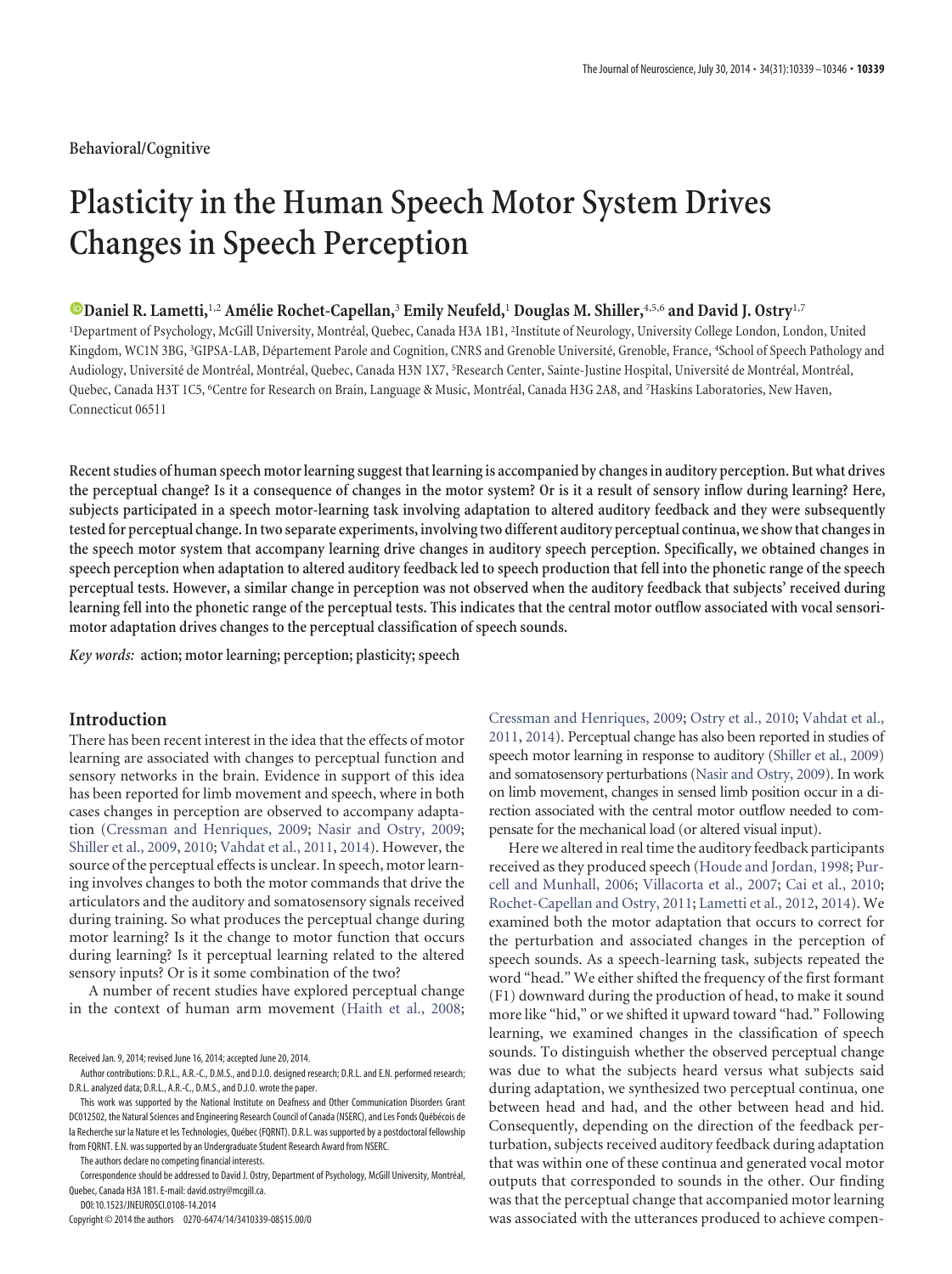sation rather than with the acoustical input that the subject received during adaptation. Changes in perception were greatest when acoustical changes in speech production that accompanied learning fell into the phonetic range of the perceptual tests. This is consistent with the idea that changes to central motor commands associated with speech learning are the source of changes observed in the perceptual classification of speech sounds.

## **Materials and Methods**

*Subjects, apparatus, task.* Ninety-eight subjects (76 females) between the ages of 18 and 30 participated in the experiments. Eighty subjects were recruited for the main study; 18 additional subjects participated in a control study. The McGill University Faculty of Medicine Institutional Review Board approved the experimental protocol. All subjects gave their informed consent before participating and reported being native English speakers with normal hearing and speech. Testing was done in a sound-attenuating chamber. Subjects wore headphones (Stax SR001- MK2) and sat comfortably at a desk in front of a computer. Subjects produced words as they appeared on the computer screen and a directional microphone (Sennheiser) recorded speech. As subjects spoke, they heard the sound of their own voice from headphones mixed with 70 dB speech-shaped masking noise. Subjects also made perceptual judgments about words played from the headphones by pressing keys on the computer's keyboard.

*Procedure.* The experiment began with a baseline production phase consisting of 90 utterances of unaltered speech. Subjects then performed the first perceptual test. This baseline perceptual test was followed by 180 utterances in which the sound of the voice was altered in real time to induce speech motor learning (see below, Speech motor learning). A second perceptual test followed speech motor learning, after which subjects produced another 180 utterances with unaltered speech to "washout" the effects of motor learning. This phase of the experiment included a 5 min break in which subjects could leave the testing area. A final perceptual test followed washout production.

Subjects were randomly divided into two groups based on the speech perceptual test they performed. In Experiment 1, 41 subjects always made perceptual judgments about a 10-step continuum of words that spanned the distinction between head and had (see below, Measuring speech perception). These subjects produced head and had an equal number of times in a random order during baseline production and washout, and only produced head during the motor learning phase of the experiment. In Experiment 2, 39 subjects always made perceptual judgments about a 10-step continuum of words that spanned the perceptual distinction between head and hid. These subjects produced head and hid an equal number of times in a random order during baseline production and washout, and only produced head during the motor learning phase of the experiment. Within each experiment, subjects were subdivided into three groups: two speech motor-learning groups that differed in how their voice was altered and a control group that did not have their voice altered. Subjects in the control groups only performed the first two perceptual tests, and only produced 90 utterances during the washout phase of the experiment.

*Measuring speech perception.* In Experiment 1, perception was measured using a continuum of words that spanned the perceptual distinction between head and had. The continuum was based on words provided by a male Canadian English speaker. Ten experimental stimuli were created in which the first two formants in the word head were shifted in equal steps toward formant values in had. F1 and F2 for head were 519.25 and 1738.30 Hz, respectively, and F1 and F2 for had were 716.62 and 1563.04 Hz, respectively. During each perceptual test, subjects heard each of the 10 stimuli 21 times in a random order; after each stimulus they were prompted by instructions on the computer screen to press one key if they thought the stimulus sounded more like head or to press another key if they thought it sounded more like had. Subjects pressed the spacebar to trigger the next stimulus. Perception was measured in a similar manner during Experiment 2, but the perceptual stimuli spanned the distinction between head and hid. This 10-step continuum was created based on the pure head stimulus from Experiment 1 and an instance of hid taken from the same male speaker. F1 and F2 for hid were 434.11 and 1787.20 Hz, respectively.

For each perceptual test, the probability that a subject would report hearing head for a particular stimulus was computed. Psychometric functions were fit to these probabilities using the binomial distribution fitting method (glmfit in MATLAB). From the psychometric function the perceptual boundary—the point on the continua where head was perceived 50% of the time—was computed. Learning-related changes in speech perception were assessed by comparing the perceptual boundary before speech motor learning to the perceptual boundary after speech motor learning. Within each experiment, changes in perception were compared between groups using one-way ANOVAs. The significance level was 0.05, and it was corrected for multiple *post hoc* comparisons (in this case, unpaired two-tailed *t* tests) using the Holm–Bonferroni method.

*Speech motor learning.* As an experimental model of speech motor learning, the first formant frequency (F1) of the vowel sound in head was altered in real time using an acoustical effects processor (VoiceOne; TC-Helicon) and filters [\(Fig. 1](#page-2-0)*A*). The effects processor altered F1 in proportion to baseline F1 frequency, shifting F1 down by  $\sim$  18% or up by  $\sim$  24%. In Experiment 1, during the motor learning phase of the experiment, one group of subjects ( $N = 13$ ) had their F1 shifted up by 175.74 Hz (SD 25.62), toward the F1 in had and a second group of subjects ( $N = 13$ ) had their F1 shifted down by  $-139.05$  Hz (SD 31.21), toward the F1 in hid; a third group of subjects ( $N = 12$ ) simply produced the word head without altered feedback. Similarly, in Experiment 2, one group of subjects (*N* 15) had their F1 shifted up by 177.32 Hz (SD 41.43), and a second group  $(N = 13)$  had their F1 shifted down by  $-127.56$  Hz (SD 26.42); a third group of subjects  $(N = 10)$  simply produced the word head without altered feedback. Four subjects were excluded—three from Experiment 1 and one from Experiment 2—as they failed to produce significant changes in F1 frequency in response to altered auditory feedback.

*Auditory analysis.* Speech was recorded at 44.1 kHz. The software package Praat detected vowel boundaries and calculated the first formant frequency for each utterance based on a 30 ms window at the center of the vowel [\(Rochet-Capellan and Ostry, 2011;](#page-7-12) [Lametti et al., 2012,](#page-7-13) [2014\)](#page-7-14). To examine changes in F1 related to speech motor learning, the data were normalized to remove between-subject differences in baseline F1 frequency. To do this, on a per subject basis, the mean F1 of the baseline utterances was subtracted from the F1 of each utterance. To assess whether individual subjects learned to compensate for changes in auditory feedback, the mean of the last 45 altered-feedback utterances was compared with the mean of baseline F1 using one-tailed *t* tests. The mean F1 relative to baseline of the last 45 altered-feedback utterances was compared across groups using one-way ANOVAs. The significance level for these tests was 0.05, and it was corrected for multiple *post hoc* comparisons as above using the Holm-Bonferroni method.

*Listening control study.* To assess the possibility that the auditory input that accompanies learning might on its own change the perception of speech sounds, we examined the effect on speech perception of listening to speech motor learning. Eighteen new subjects were recruited for this test. The experiment began with a baseline production phase consisting of 45 utterances of head and 45 utterances of hid produced in a random order. Subjects then performed the head-to-hid perceptual test described previously before listening to recordings of speech motor learning. The recordings were drawn at random from the 15 participants in Experiment 2 who had the F1 of their head productions shifted up in frequency. We used this material as stimuli because this group showed the greatest perceptual change. The recordings were taken from the speech motor learning phase of the experiment and they included the speech-shaped masking noise heard throughout speech motor learning. A second headto-hid perceptual test followed listening to speech motor learning, after which subjects again produced 45 utterances of head and 45 utterances of hid in a random order.

## **Results**

We assessed whether the perceptual changes that occur in conjunction with speech motor learning arise as a result of the auditory feedback that subjects receive or whether they are related to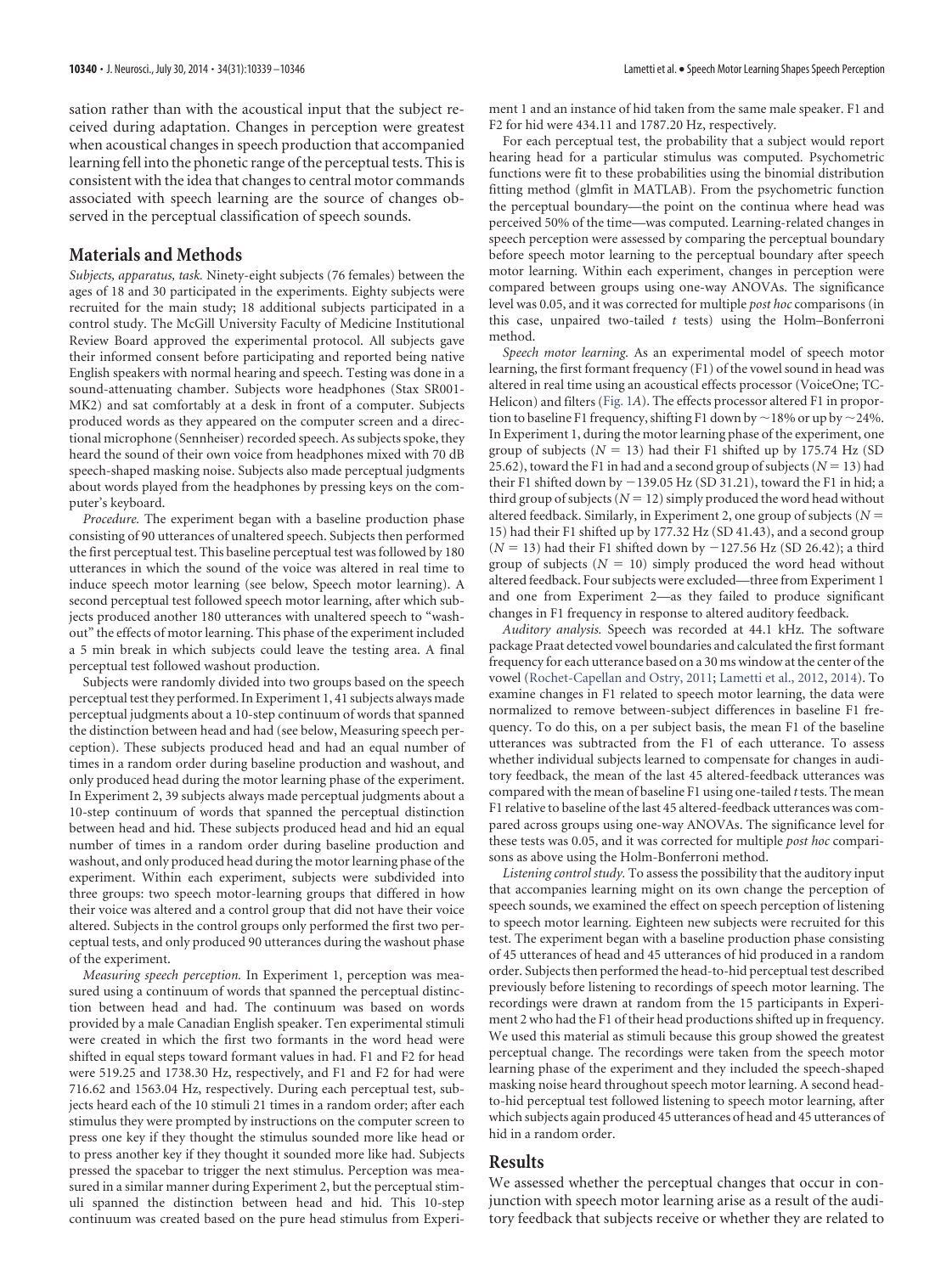

<span id="page-2-0"></span>Figure 1. Experimental setup and hypothesis. A, Participants produced the word head into a microphone. An acoustical effects processor and audio filters were used to alter the first formant frequency (F1) of the vowel sound in head. This altered speech sound was played back to subjects through headphones with an 11 ms delay. Participants produced head but heard themselves through the headphones producing something that sounded more like had or hid, depending on the direction of the F1 alteration. Changes in F1 production in compensation for the F1 alteration were used as a measure of sensorimotor adaptation. *B*, In Experiment 1 the perceptual boundary between the words head and had was measured before and after participants learned to compensate for altered auditory feedback. In one group, altered feedback drove the perception of learning (i.e., what subjects "heard") into the phonetic range of the head-to-had perceptual test (PT); in a second group, altered feedback drove learned changes in production into the phonetic range of the head-to-had perceptual test. Perceptual change on the head-to-had continuum was only predicted when changes in speech movements fell into the range of the perceptual test. In Experiment 2 the perceptual boundary between the words head and hid was measured before and after participants learned to compensate for altered auditory feedback. Again, two groups of subjects were tested: in one case the perception of learning fell into the phonetic range of the perceptual test; in the other case learned changes in production fell into the phonetic range of the perceptual test. Perceptual change on the head-to-hid continuum was predictedwhen learned changes inspeech movements fell into the range of the perceptual test.

changes in motor function that occur in relation to learning. In Experiment 1 we measured how subjects categorized the words head and had by evaluating the perceptual boundary between the two words before and after subjects performed a speech motor learning task that changed the way they produced head. Speech motor learning was induced by increasing or decreasing in real time the first formant frequency (F1) of the vowel sound in head so that subjects perceived themselves producing a word with an F1 closer to that in had or hid [\(Fig. 1](#page-2-0)*A*). The perceptual boundary between head and had was measured using a two-alternative forced choice perceptual test consisting of 10 stimuli that spanned the vowel-sound contrast between head and had. Our aim here was to determine whether perceptual change would be associated with those cases in which subjects' auditory input or, alternatively, their vocal output, fell into the phonetic range of the perceptual test [\(Fig. 1](#page-2-0)*B*).

In Experiment 1, subjects were divided into three groups. After a period of baseline production followed by a baseline measurement of speech perception, the "up-shift" group (red data) had the F1 of their head productions increased by  $+175.74$  Hz on average so that they perceived themselves producing an utterance that was closer to had. The "down-shift" group (blue data) had their F1 decreased by  $-139.05$  Hz on average so that they perceived themselves producing an utterance closer to hid. The "noshift" group simply produced head without having their voice altered. [Figure 2](#page-3-0)*A* shows the speech motor learning data for Experiment 1. Change in the produced F1 relative to baseline for each utterance is plotted over the course of the experiment. The up-shift group responded to an F1 increase by learning to produce F1 at a lower frequency (red data). The down-shift group responded to an F1 decrease by learning to produce F1 at a higher frequency (blue data). The no-shift group showed a small de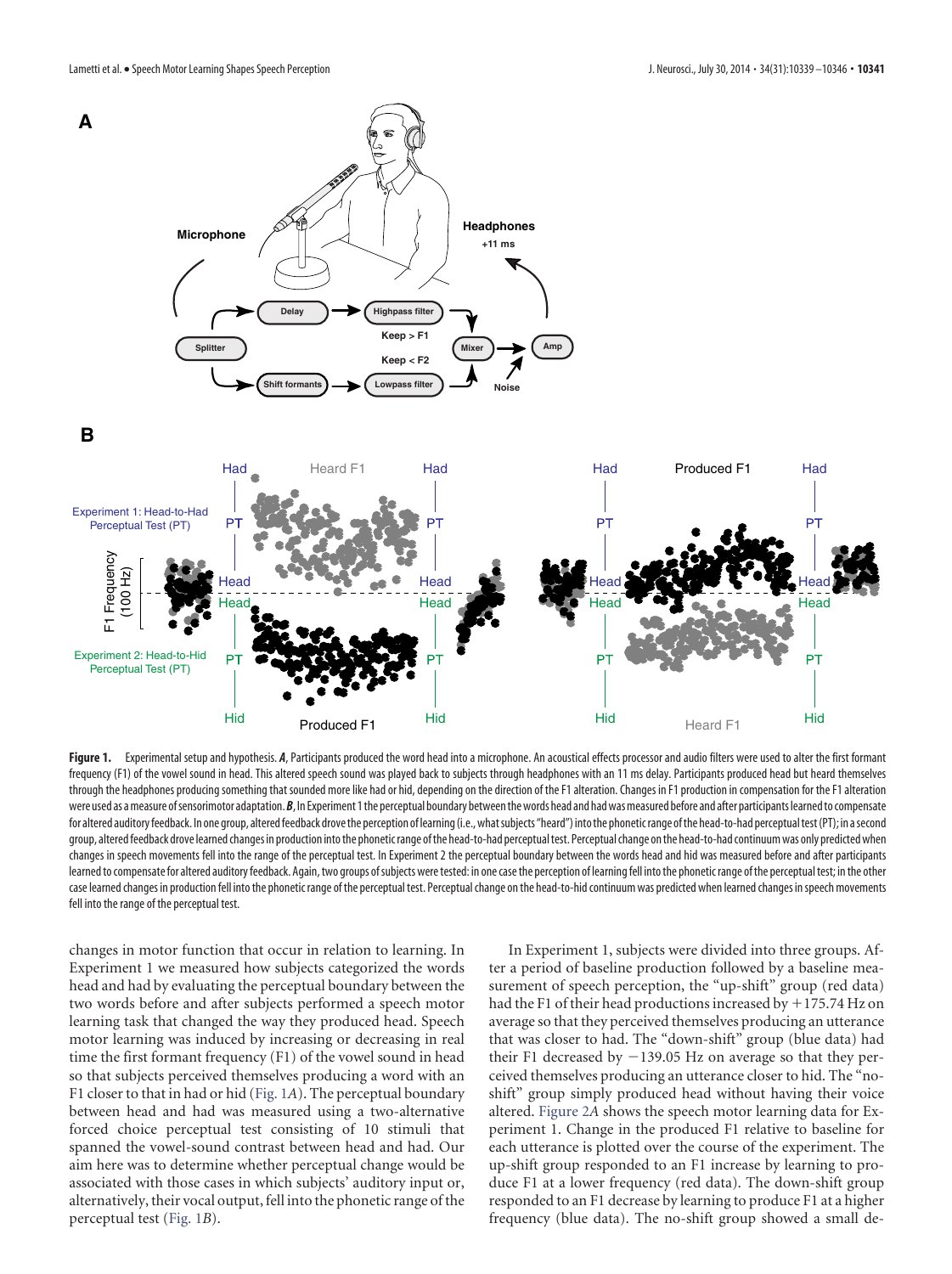crease in F1 (black data). Following altered feedback, F1 values returned to baseline levels after a period of washout production.

[Figure 2](#page-3-0)*B* shows the amount of F1 change for the last 45 trials produced with altered auditory feedback. The solid bars represent the F1 that subjects produced and the outlined bars represent the F1 that subjects heard; that is, the altered F1 that came out of the headphones. Motor learning-related changes in F1 production were significantly different ( $p < 0.01$ ) from changes in production associated with simply producing unaltered speech (one-way ANOVA:  $F_{(2,35)} = 38.44$ ,  $p <$ 0.001). For the up-shift group (red), speech motor learning resulted in a  $-59.67$  Hz change in the produced F1 value. For the down-shift group (blue), learning resulted in a  $+50.31$  Hz change in F1. The no-shift group (black), which produced unaltered speech and did not experience motor learning, showed a  $-16.35$  Hz change in F1. Altered auditory feedback thus placed subjects' acoustical inputs in the phonetic range of the words head and had for the up-shift group (red), while driving learned changes in speech

**10342** • J. Neurosci., July 30, 2014 • 34(31):10339 –10346 **Lametti et al. •** Speech Motor Learning Shapes Speech Perception



<span id="page-3-0"></span>**Figure 2.** Experiment 1: altered auditory feedback drove learned changes in speech production. *A*, After a period of baseline production of the word head (utterances 1–45), feedback of F1 was either increased (red, up-shift group), decreased (blue, down-shift group), or left unaltered (black, no-shift group; utterances 46 –225). A period of washout production that included a short break followed altered auditory feedback (utterances 226 –315). The solid lines join the mean F1 for each head utterance. Mean produced F1 is plotted relative to baseline F1 production. Participants performed head-to-had perceptual tests before altered feedback, after altered feedback, and after washout trials (location of gray bars). *B*, The solid bars represent the mean produced F1 from head over the last 45 utterances of altered feedback compared with baseline F1 from head; the unfilled bars representthemean F1that came out ofthe headphones overthe last 45 utterances of alteredfeedback comparedwith baseline F1. The dashed line represents the average F1 taken from baseline utterances of the word had compared with baseline F1 production of head. To offset a perceived decrease in F1, the down-shift group (blue) learned to produce F1 at a higher frequency during altered feedback; to offset a perceived increase in F1, the up-shift group (red) learned to produce F1 at a lower frequency during altered feedback; and the no-shift group (black) showed a small negative change in F1 production. Error bars represent  $\pm$  1 SE.

production into this phonetic range for the down-shift group (blue).

Did speech motor learning alter speech perception? [Figure 3,](#page-4-0) *A–C*, shows psychometric functions fit to the mean proportion of had responses for each stimulus (colored circles) before and after speech motor learning, or, in the case of the no-shift group, repeated production. Changes in the perceptual boundary are quantified in the left side of [Figure 3](#page-4-0)*D*. Perceptual change following speech motor learning was compared between groups (oneway ANOVA:  $F_{(2,34)} = 3.849$ ,  $p = 0.031$ ). Only the down-shift group showed a significant change in perception compared with the up-shift group and the no-shift group ( $p = 0.044$ ,  $p = 0.011$ , respectively). Following speech motor learning, subjects in the down-shift group became more likely to report hearing had. Changes in speech perception in the up-shift group and the noshift group were not different from each other or zero ( $p = 0.93$ ). The right side of [Figure 3](#page-4-0)*D* shows that the perceptual change in the down-shift group returned to zero after learning was washed out. This suggests that the perceptual change depended on the maintenance of the adapted state.

In the case of the down-shift group in Experiment 1, altered auditory feedback led to adaptation-related changes in speech production that shifted vocal output into the phonetic range of the head-to-had perceptual test and a change in speech perception was observed. However, in the case of the up-shift group, altered feedback placed auditory inputs in the phonetic range of the perceptual test and changes in perception were not observed. This suggests that perceptual change during motor learning is driven by changes in the motor system. To further explore the idea, we repeated Experiment 1 with new subjects and a new 10-step perceptual continuum that spanned the vowel sound contrast between head and hid. Using this new continuum we reasoned that adaptation-related changes in speech production in response to increases in F1 would now fall into the phonetic

range of the perceptual test, resulting in the observation of a perceptual change for the up-shift group. On the other hand, for the down-shift group, auditory inputs during learning would now fall into the range of the perceptual test; in this case we predicted no perceptual change on the new continuum.

[Figure 4](#page-4-1)*A* shows the speech motor learning data for Experiment 2. A new up-shift group had their F1 increased during speech production by  $+177.32$  Hz on average resulting in a decrease in produced F1 (red data). A new down-shift group had their F1 decreased by  $-127.56$  Hz on average resulting in an increase in produced F1 (blue data). A no-shift group did not experience altered feedback. Changes in production associated with speech motor learning returned to baseline after a period of washout production.

[Figure 4](#page-4-1)*B* shows the amount of F1 change for the last 45 trials of altered auditory feedback. The solid bars represent the F1 that subjects produced and the outlined bars represent the F1 that subjects heard. Motor learning-related changes in F1 production were significantly different ( $p < 0.05$ ) from changes in production associated with simply producing speech (one-way ANOVA:  $F_{(2,35)} = 45.03, p \le 0.001$ . For the up-shift group in red, speech motor learning resulted in a  $-91.75$  Hz change in the produced F1 frequency. For the down-shift group (blue), learning resulted in a  $+43.07$  Hz change in F1. The no-shift group produced a 4.63 Hz change in F1. In the case of the down-shift group, altered feedback now placed auditory inputs in the phonetic range of the perceptual test, while driving learning related in production into the range of the perceptual test in the case of the up-shift group.

[Figure 5,](#page-5-0) *A–C*, shows psychometric functions for Experiment 2. The functions are fit to the mean proportion of hid responses for each stimulus (colored circles) before and after speech motor learning or repeated production. Changes in the perceptual boundary are quantified in the left side of [Figure 5](#page-5-0)*D*. Perceptual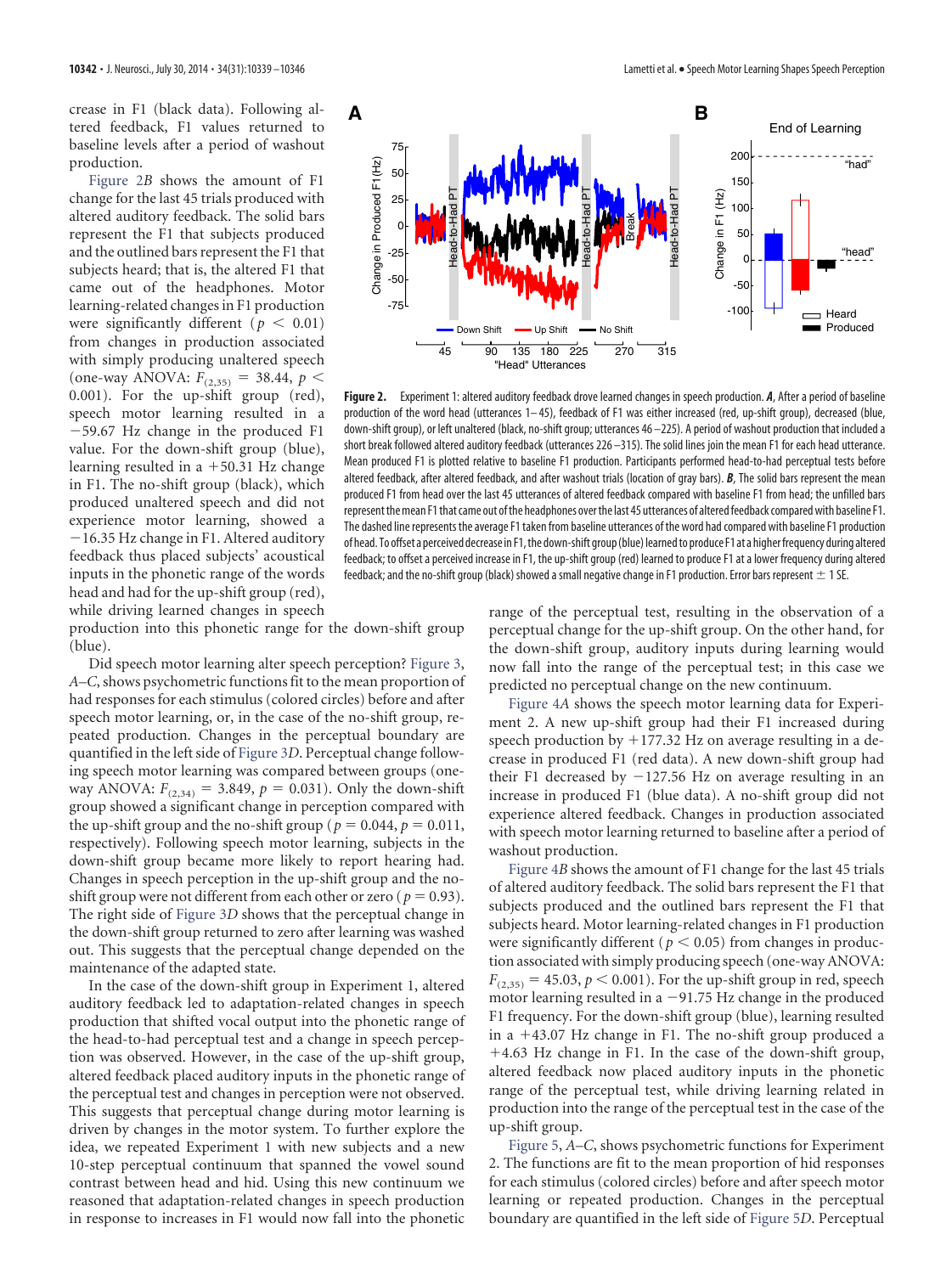

<span id="page-4-0"></span>Figure 3. Speech motor learning altered speech perception.  $A-C$ , Show psychometric functions fit to the average proportion of had responses (represented by the unfilled circles) at each stimulus before (gray lines) and after (colored lines) speech motor learning. **D**, After speech motor learning, a significant change in the perceptual boundary was only observed in the case of the down-shift group (blue circle). This perceptual change disappeared after washout trials that eliminated motor learning;  $\ast p < 0.05$ .



<span id="page-4-1"></span>**Figure 4.** Experiment 2: altered auditory feedback drove learned changes in speech production. *A*, Using new participants, Experiment 1 was repeated with head-to-hid perceptual tests. After baseline production, feedback of F1 was either increased (red, up-shift group), decreased (blue, down-shift group), or left unaltered (black, no-shift group). A period of washout production followed altered auditory feedback. The solid lines join the mean F1 for each head utterance. Mean produced F1 is plotted relative to baseline F1 production. Participants performed head-to-hid perceptual tests before altered feedback, after altered feedback, and after washout trials (location of gray bars). *B*, The solid bars represent the mean produced F1 from head over the last 45 utterances of altered feedback compared with baseline F1 from head; the unfilled bars represent the mean F1 that came out of the headphones over the last 45 utterances of altered feedback compared with baseline F1. The dashed line represents the average F1 taken from baseline utterances of the word hid compared with baseline F1 production of head. The down-shift group (blue) learned to produce F1 at a higher frequency during altered feedback, the up-shift group (red) learned to produce F1 at a lower frequency during altered feedback, and the no-shift group (black) showed no change in F1 production. Error bars represent  $\pm$  1 SE.

change following speech motor learning was compared between groups (one-way ANOVA:  $F_{(2,35)} = 6.82$ ,  $p < 0.01$ ). In this case, the up-shift group—the only group whose altered production fell into the phonetic range of the perceptual test—showed a significant change in perception compared with the down-shift group ( $p = 0.0059$ ) and the no-shift group ( $p = 0.0033$ ). Following speech motor learning, subjects in the up-shift group became more likely to report hearing hid. The right side of [Figure](#page-5-0) [5](#page-5-0)*D* shows that this perceptual change was significantly reduced after speech motor learning was washed out. For the downshift group, whose auditory inputs during learning fell into the range of the perceptual test, changes in speech perception were not different from changes associated with the repeated production of unaltered speech ( $p = 0.42$ ). In combination with Experiment 1, the results show that alterations in speech perception that accompany speech motor learning are associated with changes in motor function due to learning, and not with altered auditory input.

[Figure 6](#page-5-1) shows the results of a control study run to examine whether changes in speech perception occur simply by listening to speech motor learning. The blue, red, and black points at the left represent changes in perception following motor learning or repeated production for the down-shift, up-shift, and no-shift groups (respectively) from Experiment 2. The green point at the right represents data from a new a group of subjects; the point depicts changes in the perceptual boundary between head and hid following listening to subjects in the Experiment 2 up-shift group as they learned to compensate for altered auditory feedback. Perceptual change following speech motor learning, repeated production, and listening to speech motor learning was compared between groups (one-way ANOVA:  $F_{(3,53)} = 4.0, p = 0.012$ . The up-shift group showed more perceptual change than the other three groups. Learning to produce speech within the phonetic range of the perceptual test resulted in a greater perceptual change than simply listening to the same behavior  $(p = 0.015)$ . This provides further evidence that speech motor learning-related changes in the motor system drive changes in speech perception.

We compared the amount of learning between the two experiments. We found that the down-shift groups showed no difference in the amount of learning  $(t_{(29)} =$ 0.58,  $p = 0.56$ ). The up-shift group in Experiment 2 showed more learning than the up-shift group in Experiment 1  $(t_{(24)})$ 

 $= 2.11$ ,  $p = 0.045$ ) even though the size of the F1 alteration was similar between these two groups. This presumably relates to large individual differences in the amount of compensation for altered auditory feedback [\(Lametti et al., 2012\)](#page-7-13).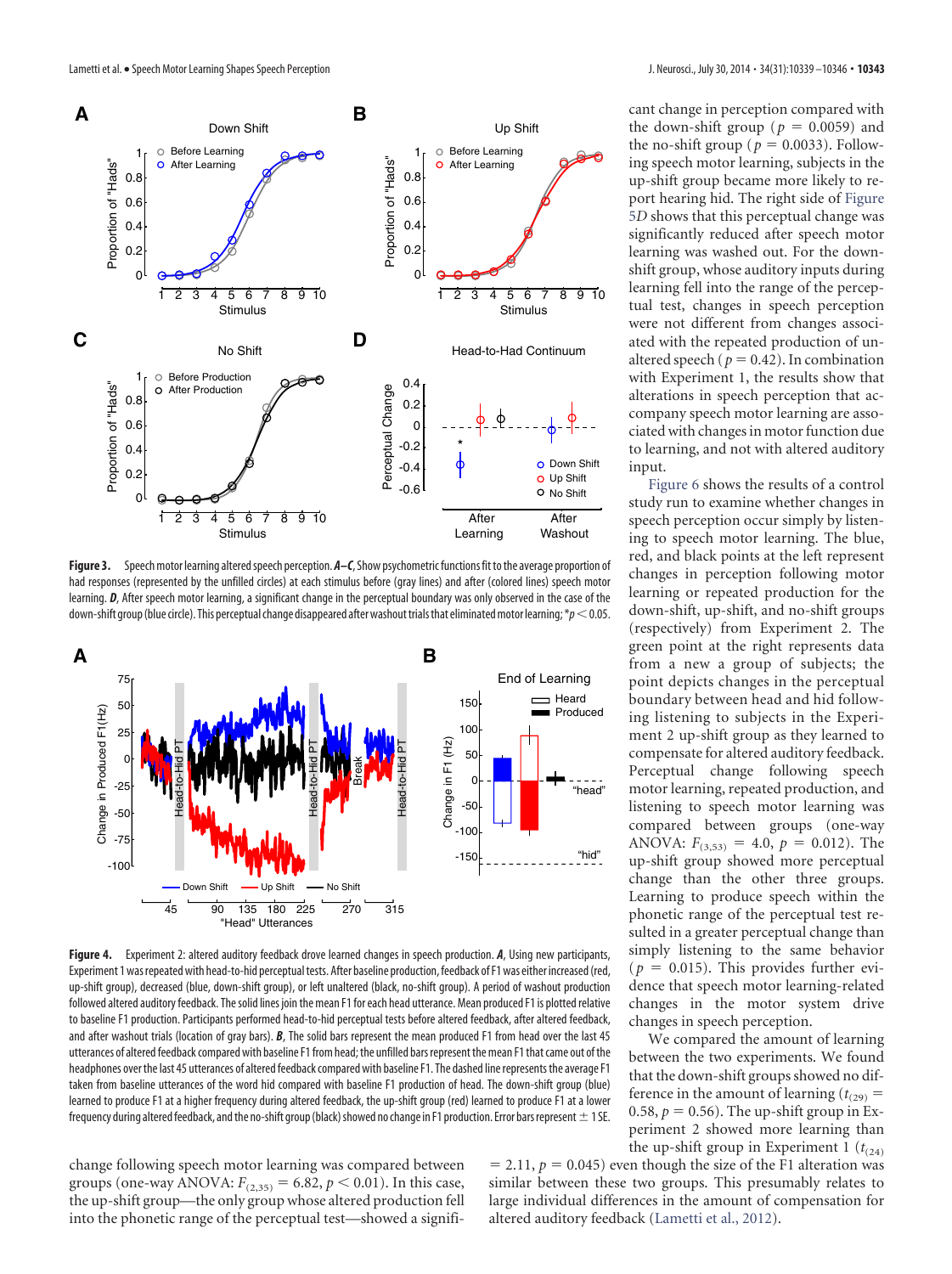Finally, we tested the relationship between compensation for altered auditory feedback and perceptual change for the two motor-learning groups that showed a significant change in perception compared with their respective no-shift control groups. The four subjects that were originally excluded because they failed to compensate for altered auditory feedback (see Materials and Methods) were included in this analysis. In the case of the down-shift group from Experiment 1, the correlation between the amount of speech motor learning and changes in the perceptual boundary between head and had was  $-0.06$  ( $p = 0.81$ ). In the case of the upshift group from Experiment 2, the correlation between the amount of speech motor learning and changes in the perceptual boundary between head and hid was 0.39 ( $p = 0.16$ ). Thus, the amount of speech motor learning did not predict the amount of perceptual change.

## **Discussion**

Motor learning involves changes to both sensory and motor functions of the brain. It requires the establishment and shaping of sensory targets and the development of motor commands that achieve these perceptual goals [\(Darainy et al., 2013;](#page-7-15) [Vahdat](#page-7-5) [et al., 2014\)](#page-7-5). Changes to both motor and sensory systems with learning can be seen

here as systematic changes to the perceptual classification of speech sounds in conjunction with speech motor learning. The present scientific challenge is that perceptual and motor learning occur in parallel and as a result, for both motor and perceptual function, it is difficult to know whether the changes that are seen are due to perceptual systems or to refinements of movement in the context of learning.

In the present set of studies we have been able to separate sensory from motor factors that contribute to the perceptual changes in speech motor learning [\(Houde, 2009\)](#page-7-16). We have done this by using perceptual tests that were directly related to auditory inputs that subjects received during learning versus the vocal motor outputs that occur in conjunction with adaptation. In this way we could determine whether perceptual changes that we observed were related to what subjects heard during learning as opposed to what they produced. Our experimental manipulation involved adaptation to altered auditory feedback during speech production. We observe that perceptual changes associated with motor learning are related to the utterances that subjects produced to achieve compensation rather than to the altered acoustical input that provides the sensory stimulus for learning. Furthermore, the perceptual change is only observed when subjects are in the adapted state. The perceptual change is thus a result of changes in motor function.

The perceptual changes that we observed result in a reduction or narrowing of the range of perceptually acceptable productions of the training utterance. This is true for both of the perceptual continua that we tested. That is, for both the head– hid continuum and the head– had continuum, adaptation to altered auditory feedback during repetition of the utterance head, resulted in



<span id="page-5-0"></span>Figure 5. Learned changes in speech movements drive changes in speech perception. A–C, Show psychometric functions fit to the average proportion of hid responses (represented by the unfilled circles) at eachstimulus before (gray lines) and after (colored lines) speech motor learning. *D*, After speech motor learning, a significant change in the perceptual boundary was observed in the case of the up-shift group (red circle). As in Experiment 1, a change in the perceptual boundary on the perceptual continuum was only observed when learned changes in production fell into the phonetic range of the perceptual test. The perceptual change disappeared after washout trials that eliminated motor learning;  $**p < 0.01$ .

#### Head-to-Hid Continuum

![](_page_5_Figure_11.jpeg)

<span id="page-5-1"></span>Figure 6. The effect of listening to speech motor learning on speech perception. Listening to speech motor learning in which learned changes in speech production fell into the phonetic range of the perceptual test caused a change in speech perception (green circle). However, this perceptual change was not as great as actually performing the same behavior (red circle), and it was no different from the perceptual change that occurred after repeatedly producing a word (black circle) or performing speech motor learning in which the perception of learning fell into the phonetic range of the perceptual test (blue circle).

the subsequent perceptual classification of fewer auditory stimuli as head. This is as if subjects were becoming more selective about the stimuli that constitute a satisfactory example of the training utterance. One possibility is that repetition of the utterance head results in perceptual suppression, an effect that has been referred to as selective adaptation or repetition suppression [\(Cole et al.,](#page-7-17) [1975\)](#page-7-17). The idea is that repeatedly hearing a word reduces perceptual sensitivity to that particular item and leads to an increase in the identification of other alternative stimuli in perceptual tests.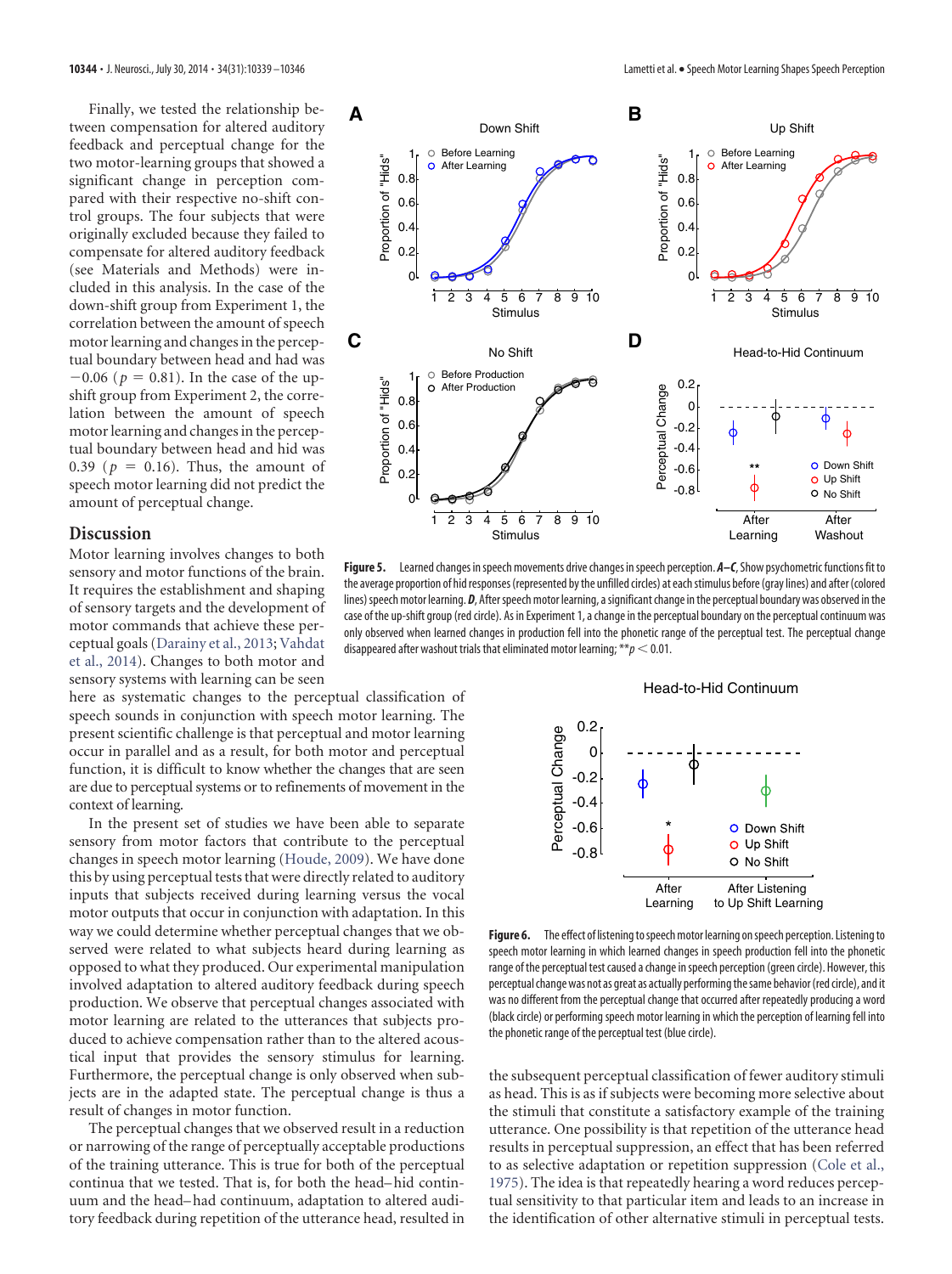While this could be a possible interpretation for the present results, there are a number of reasons for doubt. First, perceptual change in the present study is observed only in conjunction with motor learning. Changes to the perceptual classification of speech sounds are not observed under conditions where subjects repeat these same utterances while receiving normal speech feedback. Moreover, an explanation based on suppression would not, on its own, explain why the specific changes that are observed in the present study are related to speech movements associated with adaptation rather than with the auditory inputs during learning. The present results are thus able to situate the observed perceptual changes on the sensorimotor continuum, an aspect of the data that is not explored in earlier reports of this phenomenon.

The idea that there is suppression of sensory signals during movement has likewise been described in a number of reports focused on motor control rather than on speech production per se. The effects observed here may be related to these, so-called, efference copy or corollary discharge phenomena [\(Sperry, 1950;](#page-7-18) [von Holst, 1954\)](#page-7-19). However, the present effects also differ in notable ways. Evidence for efference copy is typically limited to transient sensory changes in conjunction with movement [\(Papa](#page-7-20)[kostopoulos et al., 1975;](#page-7-20) [Rushton et al., 1981;](#page-7-21) [Starr and Cohen,](#page-7-22) [1985;](#page-7-22) [Bernier et al., 2009\)](#page-6-0). The effects here persist well beyond the end of movement, throughout the perceptual measurement phase. Nevertheless the effects on perceptual systems of motor outflow during movement may well be the means by which these more durable effects arise. The fact that the persistence of perceptual change is limited to the period in which adaptation is maintained would be consistent with this interpretation.

It was found that measures of perceptual change were not correlated with the magnitude of adaptation. This is consistent with the findings of [Shiller et al. \(2009\)](#page-7-2) and also with studies of perceptual recalibration in visuomotor adaptation [\(Cressman](#page-7-0) [and Henriques, 2009\)](#page-7-0). In contrast, correlations between speech motor adaptation and perceptual change have been observed with altered somatosensory feedback [\(Nasir and Ostry, 2009\)](#page-7-1). In limb movement studies, also involving altered somatosensory feedback, perceptual change is likewise found to be correlated with the magnitude of learning [\(Ostry et al., 2010;](#page-7-7) [Mattar et al.,](#page-7-23) [2013\)](#page-7-23). However, the presence of a correlation is unlikely to be due to experimental manipulations of somatosensory feedback alone. Indeed, the present experiments and those involving visuomotor rotation also involve altered somatosensory feedback in the sense that adaptation requires that subjects tolerate somatosensory error to correct for auditory or visual perturbations.

[Shiller et al. \(2009\)](#page-7-2) report a result that seems inconsistent with the present finding. They observed changes in the perception of a  $/s-f/c$  ontrast after sensorimotor adaptation resulted in auditory inputs in the  $/s-f/$  perceptual range. However, there are differences between the two studies that are worth noting. The fact that fricatives and vowels rely on different kinds of spectral cues may provide a possible explanation for the diverging results. Another important difference is that sibilant fricatives (s vs  $\int$ ) have sharp perceptual boundaries compared with vowels, which in principle may make it easier to detect a small change in boundary location. It is also worth noting that [Shiller et al. \(2009\)](#page-7-2) could not examine the effect of placing learned changes in production into the range of their perceptual test as there is no other phoneme contrast on the "side" of the production changes.

The effects of motor learning on perceptual systems have been reported most extensively in the context of human limb movement [\(Haith et al., 2008;](#page-7-6) [Cressman and Henriques, 2009;](#page-7-0) [Ostry et](#page-7-7) [al., 2010\)](#page-7-7). The findings are consistent with those observed here for speech motor learning in that perceptual boundary changes occur in the part of the workspace associated with the compensatory action. There is, in addition, evidence in both speech and limb movement that the effects of learning also flow in the opposite direction, that is, from sensory to motor networks such that perceptual learning changes sensory as well as motor function and motor areas of the brain. Shifts in perceptual acuity can occur when there is an uneven distribution of speech sounds to categorize [\(Clayards et al., 2008\)](#page-7-24) or when listening to a foreign accent [\(Clarke and Garrett, 2004\)](#page-7-25). In studies of perceptual learning in speech, brief periods of perceptual training result in persistent changes in the extent of speech motor learning [\(Lametti et al.,](#page-7-14) [2014\)](#page-7-14). Similarly, in limb movement, changes in perceptual acuity, as a result of perceptual training, result in improvements in both the rate and extent of subsequent motor learning [\(Darainy](#page-7-15) [et al., 2013\)](#page-7-15). In neuroimaging studies, somatosensory perceptual training results in changes in functional connectivity in frontal motor networks [\(Vahdat et al., 2014\)](#page-7-5). The neuroimaging result in particular suggests that, in human limb movement, a portion of the change that occurs in brain motor areas during motor learning tasks may actually be the result of perceptual learning.

The present findings on perceptual change in speech motor learning thus need to be considered in the context of evidence that sensory input on its own can drive perceptual change and that perceptual learning alters motor learning and results in changes to motor areas of the brain. Reconciling the roles of perceptual and motor learning as determinants of human motor learning in general remains a significant challenge.

In the context of speech perception, the results suggest that brain areas that produce speech shape speech perception. This idea has previously been explored using noninvasive brain stimulation. In this work, transcranial magnetic stimulation is used to disrupt the neural functioning of speech motor areas and changes in speech perception are subsequently observed [\(Meister et al.,](#page-7-26) [2007;](#page-7-26) [D'Ausilio et al., 2009;](#page-7-27) Möttönen and Watkins, 2009, [2012](#page-7-29) ). The implication of this work is that speech motor areas contribute to the perception of speech sounds, a provocative idea first proposed by the motor theory of speech perception [\(Liberman et](#page-7-30) [al., 1967\)](#page-7-30). The current findings provide additional evidence that speech motor areas contribute to speech perception. Adaptation to altered auditory feedback can be viewed as a behavioral alteration of the speech motor system. In this case, systematic changes in speech perception were observed when the motor system was in the adapted state. This supports the idea that motor areas play a role in speech perception.

In summary, we have shown that speech motor learning results in systematic changes to perceptual classification of speech sounds. By using speech adaptation as an experimental model, we have been able to separate changes to perceptual function that are attributable to sensory inputs during learning from those associated with the motor commands necessary to produce the adapted movements and sounds. In two separate studies we find that the perceptual change occurs in the part of the sound space that is associated with the compensatory movements required to generate the corrected speech sounds, and not in the part of the sound space associated with the auditory inputs that drive adaptation. The perceptual changes that accompany speech motor learning are thus substantially linked to the motor process of adaptation.

#### <span id="page-6-0"></span>**References**

Bernier PM, Burle B, Vidal F, Hasbroucq T, Blouin J (2009) Direct evidence for cortical suppression of somatosensory afferents during visuomotor adaptation. Cereb Cortex 19:2106 –2113. [CrossRef](http://dx.doi.org/10.1093/cercor/bhn233) [Medline](http://www.ncbi.nlm.nih.gov/pubmed/19126799)